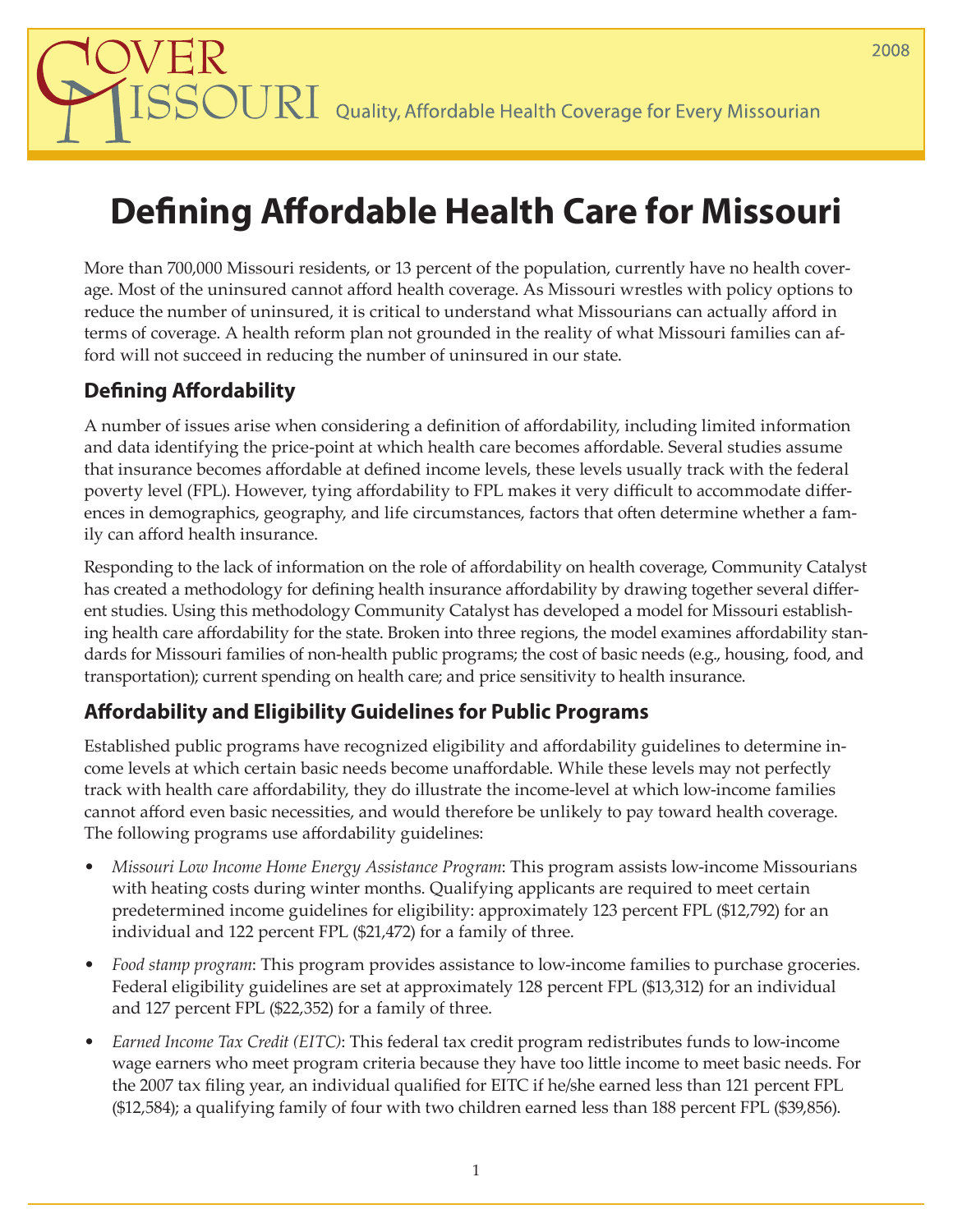These eligibility guidelines provide a reference for determining who cannot afford to pay health care costs. Because the fuel assistance, food stamp, and EITC programs provide aid to individuals below 130 percent FPL (\$13,520) and up to 190 percent FPL for families (\$33,440 for a family of three), it appears unaffordable for individuals and families at these income levels to contribute income toward health insurance premiums or anything beyond nominal copayments for care.

#### **Basic Household Budgets and Expenses in Missouri**

Economic research supports examining the behaviors of people with similar incomes to evaluate affordability. This study derives a price-point at which health care becomes affordable to low-income Missourians using data and findings about spending on basic necessities from two specific studies: Missouri Family Affirming Wages and Economic Policy Institute (EPI), Basic Family Budget.<sup>1</sup>

The Missouri Family Affirming Wages study concluded that a single adult in St. Louis would need an annual income about 152 percent FPL (\$15,808) to be self-sufficient. However, this figure assumes the availability of employer-sponsored insurance (ESI). Removing the cost of health coverage, a single adult in St. Louis would need an annual income of 144 percent FPL (\$14,976) before accounting for health spending. (Table 1)

| <b>Location</b>                 | <b>Single Adult</b> | $%$ FPL | Adult + Child<br>(preschool) | $%$ FPL | 2 Adults $+$<br>2 Children<br>(preschool,<br>school age) | % FPL |
|---------------------------------|---------------------|---------|------------------------------|---------|----------------------------------------------------------|-------|
| St. Louis City                  | \$15,028            | 144%    | \$27,015                     | 193%    | \$39,727                                                 | 187%  |
| Jackson County<br>(Kansas City) | \$14,868            | 143%    | \$25,302                     | 181%    | \$37,952                                                 | 179%  |
| <b>Butler County</b><br>(rural) | \$11,428            | 110%    | \$18,938                     | 135%    | \$29,629                                                 | 140%  |

**Table 1: Income Required to Meet Basic Needs in Missouri, Before Health Costs** Based on data from Missouri Family Affirming Wages

The Basic Family Budget examined regional estimates for essential needs, and determined that the ability to afford health coverage varies greatly by region and income. For example, a family of four living in a rural region of Missouri would need to earn about 110 percent FPL (\$23,328) per year to cover basic household needs, before health care costs. (Table 2)

#### **Table 2: Income Required to Meet Basic Needs in Missouri, Before Health Costs** Based on data from EPI Basic Family Budget

| <b>Location</b> | Single adult | % FPL | Adult + Child | $%$ FPL | 2 Adults $+$<br>2 Children | $%$ FPL |
|-----------------|--------------|-------|---------------|---------|----------------------------|---------|
| St. Louis       | \$15,900     | 153%  | \$27,888      | 199%    | \$38,352                   | 181%    |
| Kansas City     | \$16,254     | 156%  | \$26,688      | 191%    | \$37,272                   | 176%    |
| Rural area      | \$14,174     | 136%  | \$21,684      | 155%    | \$23,328                   | 110%    |

### **Current Spending on Health Care**

A report by Holahan, Hadley, and Blumberg from the Urban Institute examined health spending for low- and moderate-income individuals.<sup>2</sup> According to their data, middle-income individuals typically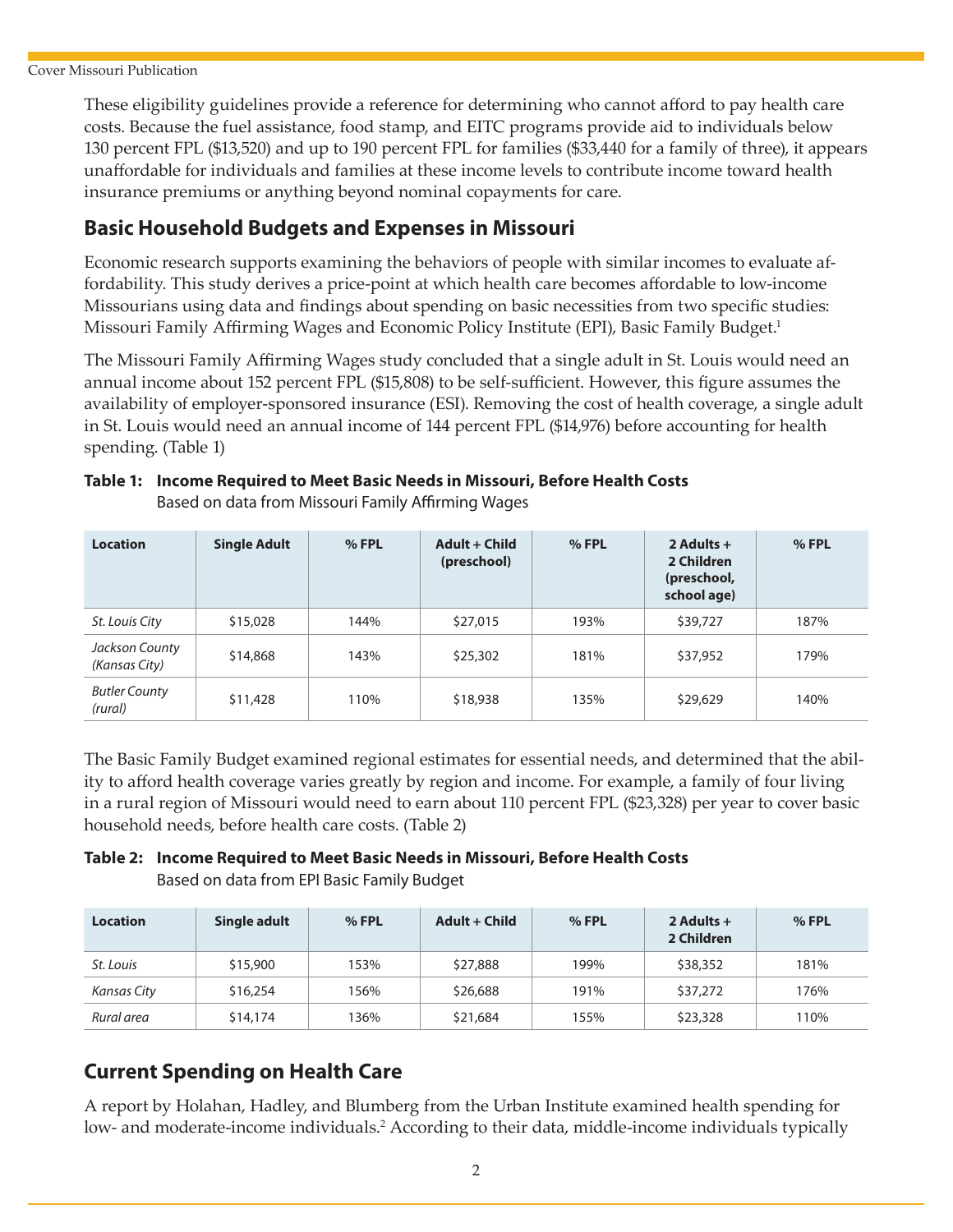pay 8.5 percent of their after-tax income for health insurance (including cost-sharing). Assuming that an affordability scale should be progressive, this research indicates that 8.5 percent of income spent on health care premiums should be the "upper bound" of the scale. Individuals and families with lower incomes should be expected to pay less than this amount.

In Missouri, estimates indicate that a typical individual health care plan including cost-sharing is approximately \$363 per month. In order to afford a health care plan within the 8.5 percent of income affordability standard, a single Missouri resident would need to earn approximately \$51,050 annually (490 percent FPL) and a three-member family would have to earn \$85,850 per year (500 percent FPL) to remain within this affordability scale.

#### **Massachusetts' Experiences in Determining Affordability**

As part of Massachusetts' health care reform law, a state agency is required to develop and update an "affordability schedule" for health care costs each year. Individuals with the lowest incomes (below 150 percent FPL) are not required to pay any premiums; individuals earning between 150 and 300 percent FPL receive a subsidy (between \$39 and \$116 per individual per month) toward the purchase of health care; and individuals between 300 and 600 percent FPL purchase insurance at a price set by a sliding affordability scale. Individuals earning more than 600 percent FPL (\$62,400) must purchase insurance, no matter the cost.

Early data from Massachusetts suggests that some of the subsidized premiums may be unaffordable for low-income families. Of the 175,617 people enrolled in the new subsidized health plans, it is estimated that about 46 percent of the uninsured between 200 and 300 percent FPL have enrolled (compared to between 90-100 percent of people earning less than 200 percent FPL). Based on the lower enrollment numbers of the in the 200-300 percent FPL range, premiums for these plans may actually be unaffordable for this group. Individuals between 150 and 200 percent FPL pay about 2.6 percent of annual incomes in premiums, but individuals between 250 and 300 percent FPL pay about 4.9 percent of income. The difference in percent of income may explain why fewer people in the 200-300 percent FPL range enroll in insurance.

The lessons to be learned from the Massachusetts experience for Missouri include: the state's affordability scale does not account for cost-sharing and it is likely that health care becomes unaffordable for people who are older and less healthy; individuals with low to moderate incomes cannot afford premiums that are up to 5 percent of their income; and an affordability scale should extend up the income ladder, because individuals with chronic health needs may face difficulty in affording health care costs, regardless of income.

#### **Price Sensitivity and Take-up Rates**

Most people will buy health insurance if they consider it affordable. A number of analysts and policymakers have used estimations of take-up rates (the price level at which a person decides to voluntarily enroll in insurance) or price sensitivity (how consumers respond to price changes for a particular good) for health insurance to set subsidy levels and to estimate program enrollment. These figures also help establish the cost of various reform proposals. Kenneth Thorpe of Emory University developed a formula to project enrollment in Vermont's recent health reform estimates take-up rates.<sup>3</sup> Thorpe's formula creates an affordability scale for those with incomes between the point at which they cannot afford any contribution and the point at which they can afford the full cost of insurance. For those with incomes just above 150 percent FPL (\$15,600), Thorpe's analysis projects a "lower bound" of affordability at about 1.8 percent of income. The scale indicates that people above 500 percent FPL (\$52,000) can pay a greater percentage of earnings in health costs as their income level increases, up to 8.5 percent of income for people with income.